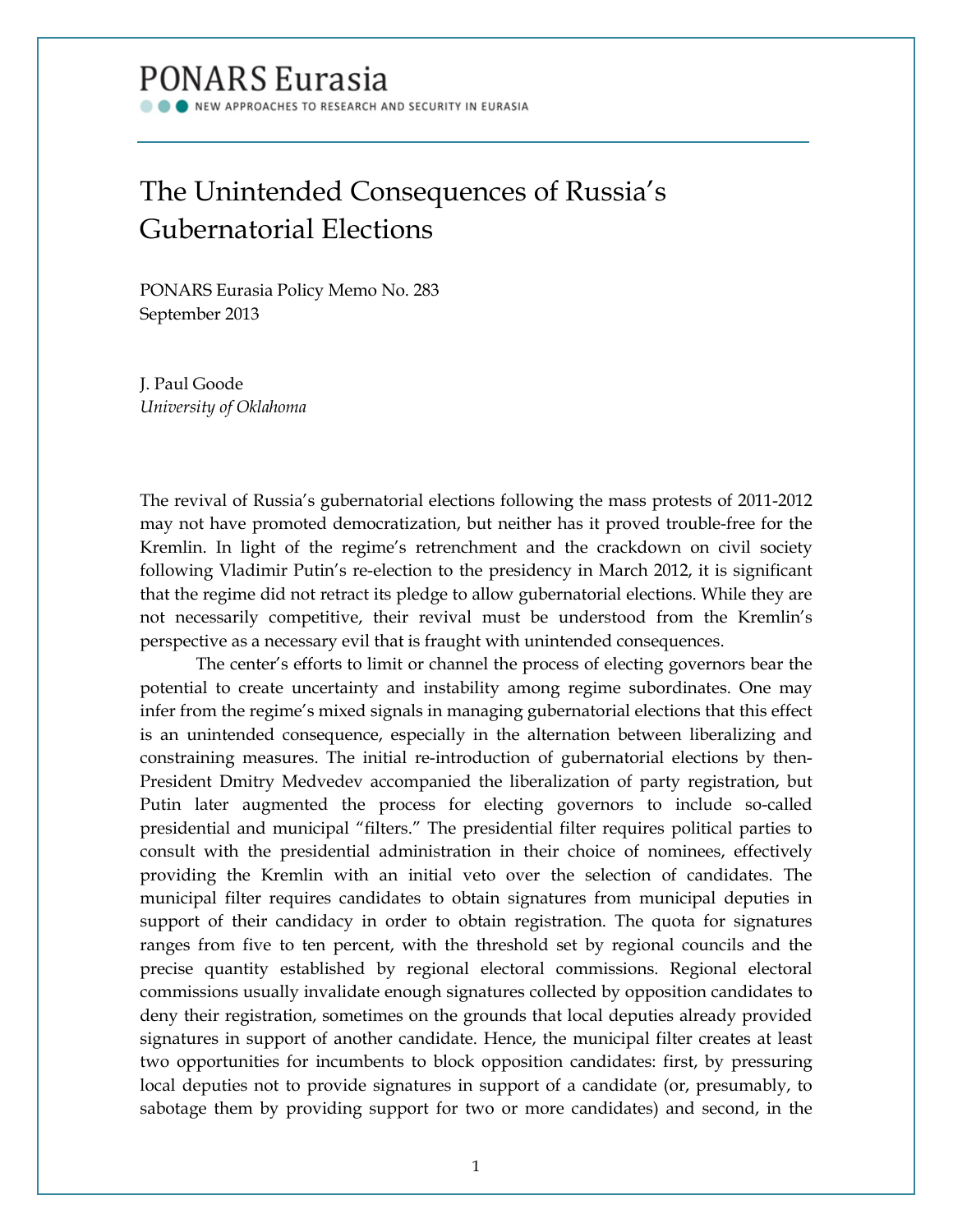inspection of signatures by regional electoral commissions. As a result, the new system of gubernatorial elections favors incumbents and disadvantages opposition parties so much that little change was expected from the first round of gubernatorial elections in October 2012.

Yet despite these measures aimed at constraining competition, elected governorships once more function as a symbol of political status among the regional elite. In the October 2012 gubernatorial elections, which were held in five regions (Amur, Belogorod, Bryansk, Novgorod, and Ryazan oblasts), all the incumbent governors promoted their relations with the Kremlin as an indication of their success and, in turn, successful elections were claimed as confirmation of the Kremlin's confidence. For those governors elected in October 2012, expert ratings conducted by the Agency of Political and Economic Communications suggest the impact of popular elections on governors' perceived relative influence in federal politics (i.e., in lobbying their region's interest in the presidential administration, the government, the parliament, and among the political and business elite): from June 2012 to July 2013, Oleg Kozhemyako's (Amur) rating rose from  $62<sup>nd</sup>$  in June 2012 to 7<sup>th</sup>, Sergei Mitin's (Novgorod) rating rose from  $60<sup>th</sup>$  to 37<sup>th</sup>, Oleg Kovalev (Ryazan) saw his rating rise from 53rd to 25th, and Yevgeny Savchenko (Belgorod) from 18th to 6th. Only Nikolai Denin's (Bryansk) rating remained unchanged at 56th, likely due to the particularly scandalous course of his election that even saw him temporarily removed from the ballot.<sup>[1](#page-1-0)</sup>

In the current round of gubernatorial elections, this association of perceived status with popular election is especially pronounced in Moscow's mayoral election, where Sergei Sobyanin resigned from office over a year early—his term was not set to expire until 2015—in order to run for election (Sobyanin showed a similar zeal in giving up his electoral mandate as governor of Tyumen oblast when gubernatorial elections were eliminated in 2005). Unlike the October 2012 elections, in which incumbents displayed little interest in even simulating competition, incumbents in Moscow and Moscow oblast have sought to make their elections appear convincingly competitive. The dominance of United Russia in regional parliaments and the dependence of local government on regional budgets mean that it is virtually impossible for opposition candidates to obtain registration without the incumbent's consent. In both Moscow and Moscow oblast, however, Sergei Sobyanin and Andrei Vorobyov pointedly included opposition leaders Aleksei Navalny and Gennady Gudkov respectively in the upcoming gubernatorial elections so as to enhance perceptions of the elections' legitimacy and transparency—a point echoed by the first deputy head of the presidential administration, Vyacheslav Volodin, in June 2013. In both regions, Sobyanin and Vorobyov went so far as to mobilize local deputies to provide Navalny and Gudkov with the necessary signatures to surmount the municipal filter (this courtesy was not extended to all opposition candidates: only six candidates were registered while another

<span id="page-1-0"></span><sup>1</sup> Governors are rated individually by ten experts on a scale of 1 (least influential) to 10 (most influential), then the rankings are averaged to produce an index of perceived influence [\(http://www.ng.ru/regions/2012-07-06/5\\_rating.html;](http://www.ng.ru/regions/2012-07-06/5_rating.html) [http://www.ng.ru/regions/2013-08-](http://www.ng.ru/regions/2013-08-08/5_rating.html) [08/5\\_rating.html\)](http://www.ng.ru/regions/2013-08-08/5_rating.html).

l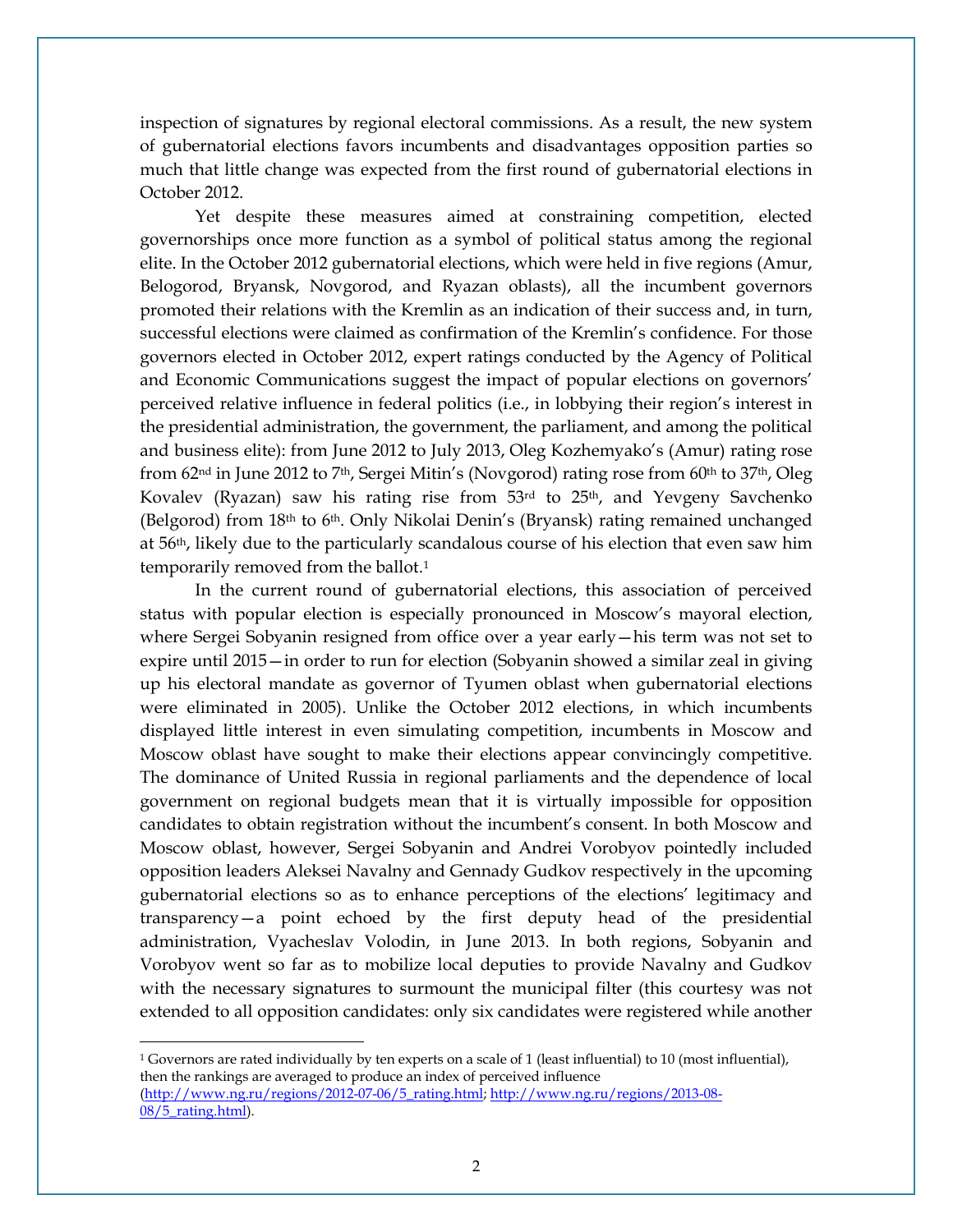ten candidates failed to clear the municipal filter in Moscow oblast, while 30 out of 36 candidates were denied registration in Moscow). Some journalistic accounts even alleged Sobyanin's personal involvement in arranging Navalny's improbable release after he was sentenced to five years in prison in July 2013. The close tie between an incumbent's ability to win a competitive election and perceived status further led to speculation that Sobyanin views the Moscow election as a stepping stone to becoming Putin's successor.

In addition to the introduction of presidential and municipal filters for direct elections, Putin also moved to give regions the option to forego direct elections. During Medvedev's presidency, nominations for governor were made by parties bearing a majority in a given region's council (in practice, United Russia). While some observers argued that this strengthened the hand of regional legislatures vis-à-vis governors, nominations ultimately were made by the party's central body rather than regional branches—indeed, recommendations for gubernatorial nominees made by regional branches of United Russia were frequently ignored by the central party apparatus.

In re-establishing the option of a non-electoral option in place of direct elections, Putin cited the potential for elections to provoke ethnic conflict in Russia's republics. He singled out Dagestan as a case in which a non-electoral option would help to preserve indigenous mechanisms for power-sharing among ethnic Avars and Dargins. However, the procedure as adopted allows for any political party represented in a regional council*or* the national parliament to nominate candidates for governor. In other words, the option for an "indirect" election weakens the ability of regional parties to influence the Kremlin's choice of governor by involving parties lacking any presence in regional councils.

The disciplinary subtext of this procedure cannot have escaped the notice of regional actors. Few regions now appear interested in foregoing direct gubernatorial elections: so far this has been limited to Dagestan and Ingushetia. Even in these cases, however, the Kremlin has been forced to confront regional elites. In Dagestan, Magomedsalam Magomedov's claim that the republic was ready to hold direct elections for governor prompted Volodin to demand his resignation in January 2013. In his place, Putin appointed as acting governor parliamentary deputy Ramazan Abdulatipov, who in turn had the republican council reject direct gubernatorial elections. The popular mayor of the republic's capital, Said Amirov, also supported direct elections and appeared well positioned to contest the post until his arrest in June 2013. Putin's final slate of candidates (from which the regional council formally chooses the head of republic) included Abdulatipov and two unlikely challengers in the republic's Minister of Labor and Social Development, Malik Baliev, and human rights commissioner Ummupazil Omarova.

In Ingushetia, opponents of the unpopular incumbent Yunus-Bek Yevkurov gathered in Moscow in June 2013 to demand (unsuccessfully) direct gubernatorial elections. Instead, the list of nominees submitted to the Kremlin featured two candidates chosen by United Russia (Yevkurov and deputy parliamentary speaker Magomed Tatriev) and the republic's similarly unpopular former president Murat Zyazikov. Putin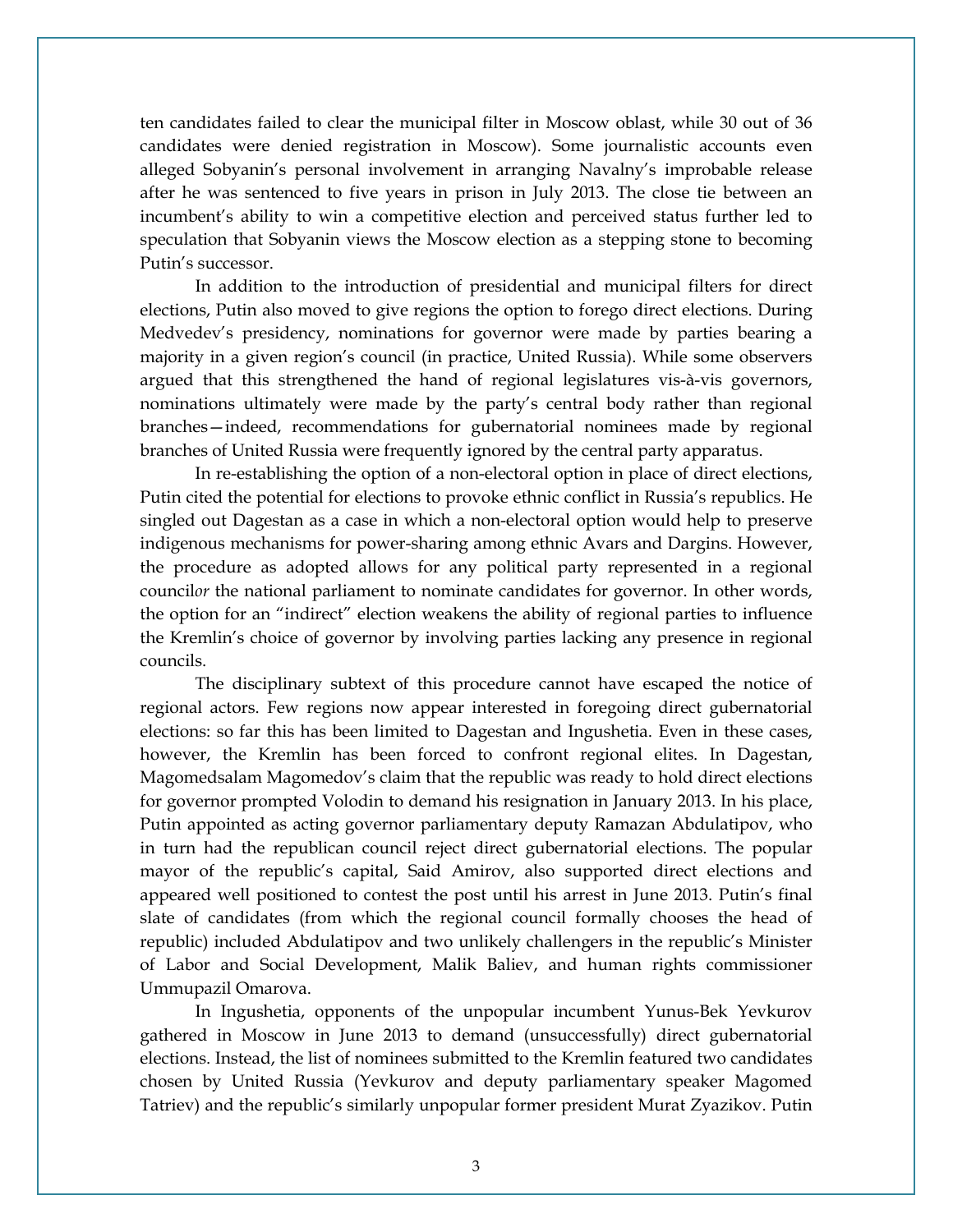in turn nominated Yevkurov, Tatriev, and the head of the republican branch of Just Russia, Uruskhan Yevloev.

In both republics, the Kremlin's preference for central appointments rather than direct elections belies the weakness of its ties to republican elites while exposing the limits of patronage and institutional control. Moreover, Putin's justification for appointments as safer than direct elections in ethnic republics may be treated at best as an expressive hypothesis awaiting evidence or, at worst, as a challenge to subnational elites to prove him wrong. In an early sign that other republics are closely watching the process in Dagestan and Ingushetia, republican councils in Bashkortostan and Tatarstan flatly refused to consider the bill to introduce a non-electoral option for selecting governors in April 2013.

The revival of gubernatorial elections puts the Kremlin's new generation of appointed governors who lack electoral experience in an awkward position. They are now assumed to potentially lack popular support until proven otherwise by a popular election, but they are not independent actors like the elected governors that preceded them in the 1990s and early 2000s. The contrast is particularly striking for a number of acting governors currently seeking election after the departure of political heavyweights. The most significant among them is Andrei Vorobyov in Moscow oblast, who took over for the popular and influential Sergei Shoigu after the latter's appointment as minister of defense in November 2012. Svetlana Orlova was appointed acting governor in Vladimir oblast after Nikolai Vinogradov's departure after sixteen years in office. Orlova lacked ties to the region, having spent most of her career as a senator in the Federation Council for Kemerovo oblast, and she is not considered popular in the region. Similarly, Konstantin Ilkovsky has been acting governor in Zabaikal krai since Ravil Genyatulin left office after seventeen years (he was originally elected governor of Chita oblast in 1996). Ilkovsky initially made his career in business in Yakutia, but in 2011 he was elected to parliament on Just Russia's party list in Buryatia. He is the only incumbent or acting governor not affiliated with United Russia, although the ruling party is not running a candidate against him. Aside from these candidates, Roman Kopin (Chukotka) is running for election for the first time, having previously been appointed governor in 2008. Kopin lacks any electoral experience though he also lacks any serious challengers. He further benefits from the difficulties faced by potential opposition in overcoming infrequent air transportation to gather signatures. In Magadan, Vladimir Pechyony was appointed acting governor following the dismissal of Nikolai Dudov in February 2013. Pechyony's position is the most secure among acting governors, having previously been twice elected mayor of the region's capital city (2004-2013). Vyacheslav Shport (Khabarovsk) and Viktor Zimin (Khakassia) are also considered relatively secure incumbents.

Given the difference in capabilities among acting and incumbent governors in the current round of elections, one might well expect a new cleavage to emerge between those governors strong enough to orchestrate (and win) convincingly competitive elections and those who keep office simply by well-worn methods including ordinary election fraud (such as the use of voter "carousels"), limiting competition through the